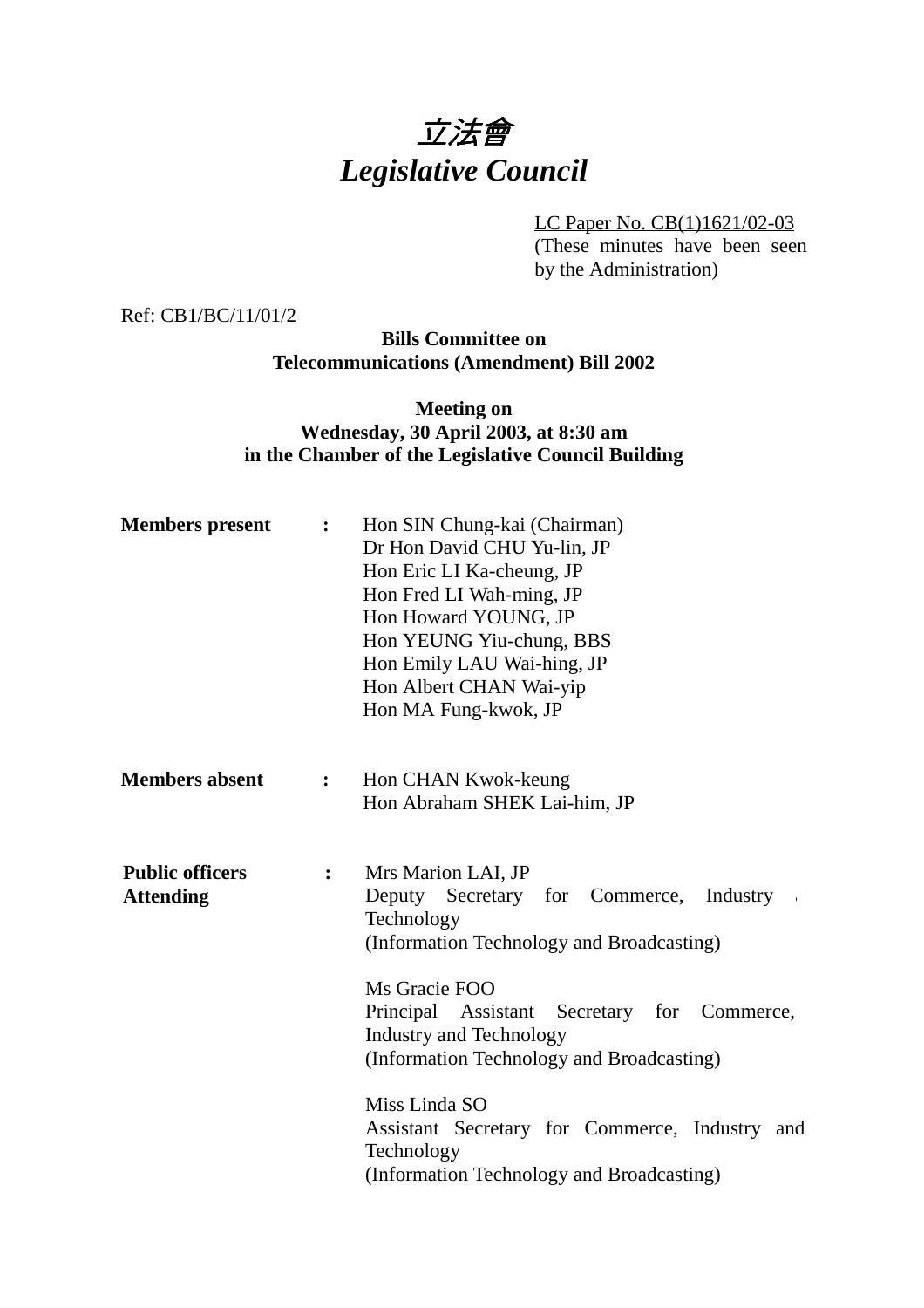|                                    |                | Mr M H AU, JP<br>Deputy Director-General of Telecommunications                                                |
|------------------------------------|----------------|---------------------------------------------------------------------------------------------------------------|
|                                    |                | Mr Edward WHITEHORN<br>Head, Competition Affairs Branch, Office of the<br><b>Telecommunications Authority</b> |
|                                    |                | Mr Michael LAM<br>Senior Government Counsel, Department of Justice                                            |
| <b>Attendance by</b><br>invitation | $\ddot{\cdot}$ | <b>Hutchison Global Communications Limited</b>                                                                |
|                                    |                | Ms Agnes MIU<br>Director of Legal & Regulatory                                                                |
|                                    |                | <b>Hutchison Telephone Company Limited</b><br><b>Hutchison 3G HK Limited</b>                                  |
|                                    |                | Mr Oswald KWOK<br>Senior Legal Counsel                                                                        |
|                                    |                | <b>PCCW Limited</b>                                                                                           |
|                                    |                | <b>Mr Stuart CHIRON</b><br>Director of Regulatory Affairs                                                     |
|                                    |                | Mr Seth EELES<br><b>Regulatory Lawyer</b>                                                                     |
|                                    |                | <b>TELSTRA International</b>                                                                                  |
|                                    |                | Mr Stephen MEAD<br><b>Foreign Registered Lawyers</b><br><b>Mallesons Stephen Jaques</b>                       |
|                                    |                | <b>Consumer Council</b>                                                                                       |
|                                    |                | Mr Ron CAMERON<br>Principal Trade Practice Officer                                                            |
|                                    |                | Mr Victor HUNG<br><b>Chief Trade Practice Officer</b>                                                         |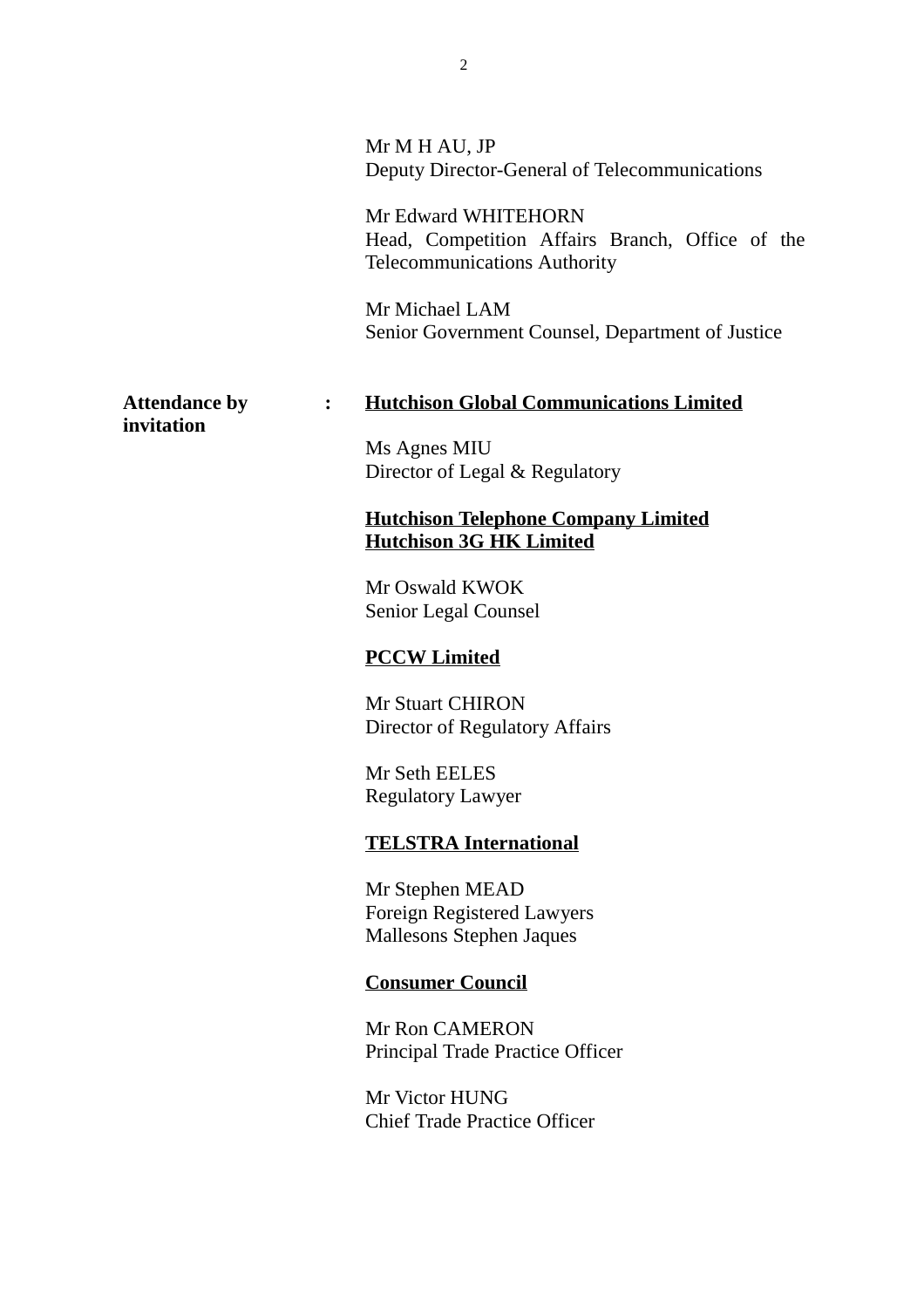| <b>Clerk in attendance :</b> |                | Miss Polly YEUNG<br>Chief Assistant Secretary (1)3   |
|------------------------------|----------------|------------------------------------------------------|
| <b>Staff in attendance</b>   | $\ddot{\cdot}$ | Miss Connie FUNG<br><b>Assistant Legal Adviser 3</b> |
|                              |                | Ms Debbie YAU<br>Senior Assistant Secretary (1)1     |

# **I Confirmation of minutes**

| LC Paper No. $CB(1)1438/02-03$ | -- Minutes of $9th$ meeting on 19 March |
|--------------------------------|-----------------------------------------|
|                                | 2003                                    |

The minutes of the meeting on 19 March 2003 were confirmed.

## **II Meeting with deputations and the Administration**

### Meeting with deputations

## **Telecommunications Operators**

| LC Paper No. CB(1)1497/02-03(01)                                                                                                |                         | Joint submission from Hutchison<br>Global Communications Limited,<br>Hutchison Telephone Company<br>Limited and Hutchison 3G HK |
|---------------------------------------------------------------------------------------------------------------------------------|-------------------------|---------------------------------------------------------------------------------------------------------------------------------|
|                                                                                                                                 |                         | Limited                                                                                                                         |
| LC Paper No. $CB(1)1569/02-03(01)$<br>(Tabled and issued on 30 April 2003)                                                      |                         | <b>PCCW</b> Limited                                                                                                             |
| LC Paper No. $CB(1)1497/02-03(03)$                                                                                              |                         | <b>Telstra International</b>                                                                                                    |
| <b>Other Party</b>                                                                                                              |                         |                                                                                                                                 |
| LC Paper No. $CB(1)1497/02-03(04)$<br>(Chinese version tabled were issued on<br>30 April 2003 vide LC Paper No.<br>$1569/02-03$ | $\sim$ $-$              | <b>Consumer Council</b>                                                                                                         |
| LC Paper No. $CB(1)1569/02-03(02)$<br>(Tabled and issued on 30 April 2003)                                                      | $\mathbb{L} \mathbb{L}$ | Speaking note of Mr<br>Ron<br>CAMERON, Consumer Council<br>(English version only)                                               |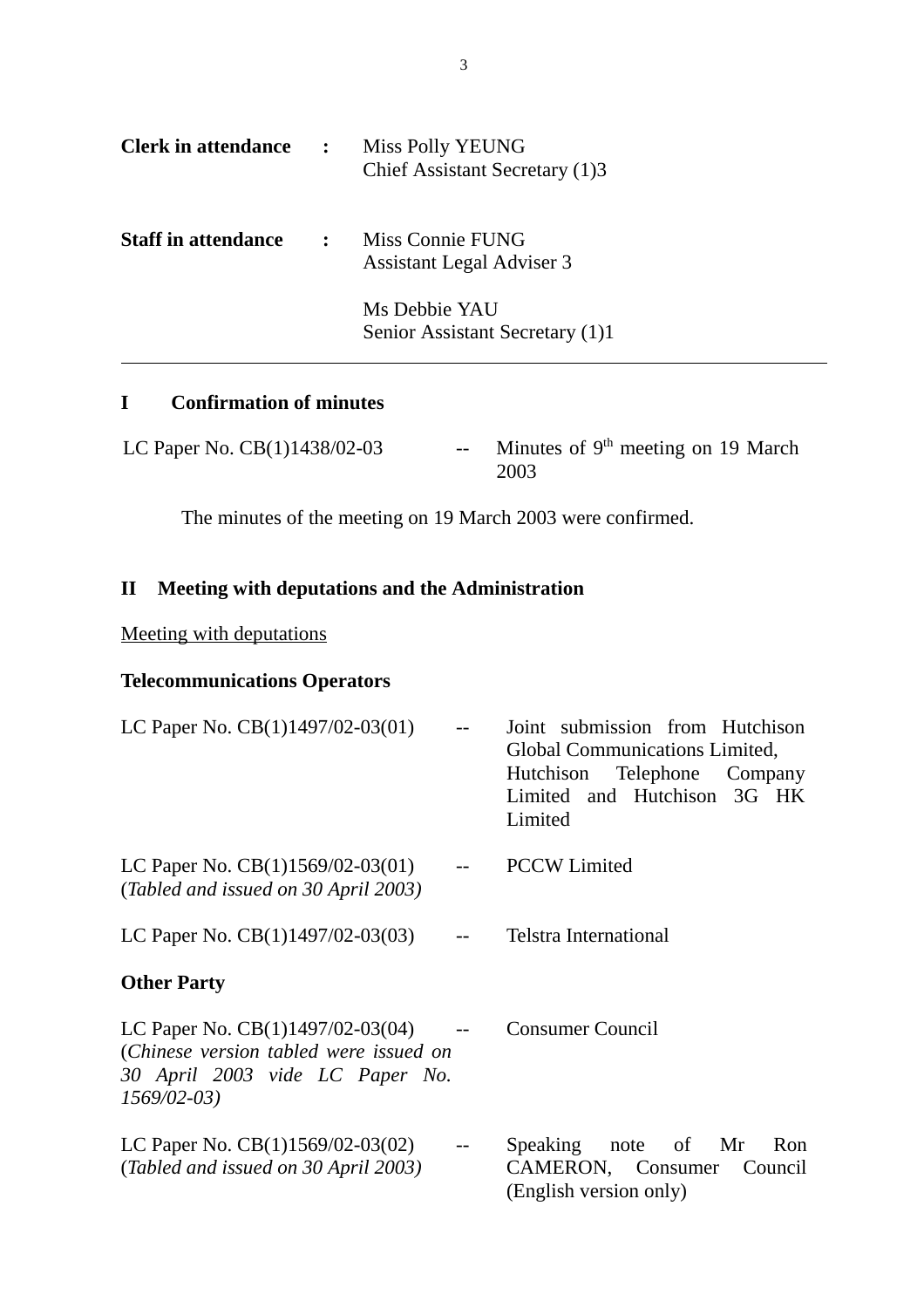| Submission from party not attending the meeting |  |  |  |
|-------------------------------------------------|--|--|--|
|                                                 |  |  |  |

| LC Paper No. $CB(1)1497/02-03(02)$     | Smartone Mobile Communications<br>Limited                                                                                                                                                                                  |
|----------------------------------------|----------------------------------------------------------------------------------------------------------------------------------------------------------------------------------------------------------------------------|
| <u>Meeting with the Administration</u> |                                                                                                                                                                                                                            |
| LC Paper No. $CB(1)1497/02-03(05)$     | on "Overseas<br>Information paper<br>Experience<br>$in$ $\Box$<br>Interpreting<br>"Substantially<br>Lessening<br>Competition"<br>in Regulation of<br>Merger and Acquisition Activities"<br>provided by the Administration  |
| LC Paper No. CB(1)1125/02-03(01)       | Summary of deputations' views on<br>proposals in<br>the<br>M&A<br>key<br>Guidelines and Administration's<br>response                                                                                                       |
| LC Paper No. CB(1)597/02-03(01)        | Information paper on "Explanatory"<br>Note on the Guidelines on the<br>Competition Analysis of Mergers<br>Acquisitions<br>and<br>in<br>Telecommunications<br>Markets"<br>provided by the Administration                    |
| LC Paper No. CB(1)1204/02-03           | Marked-up copy of the Committee<br>Stage Amendments proposed by the<br>Administration to the Bill prepared<br>by the Assistant Legal Adviser                                                                               |
| LC Paper No. $CB(1)1168/02-03(01)$     | Administration's<br>proposed<br>Committee Stage Amendments and<br>other improvements                                                                                                                                       |
| LC Paper No. CB(1)625/02-03(01)        | Information note on issues relating to<br>the Guidelines on the Competition<br>Analysis of Mergers and Acquisitions<br>Telecommunications<br>Markets<br>in<br>prepared by the legislative Council<br>Secretariat (Revised) |
| LC Paper No. CB(3)593/01-02            | The Bill                                                                                                                                                                                                                   |
| LC Paper No. CB(1)2256/01-02(03)       | Marked-up copy of the Bill                                                                                                                                                                                                 |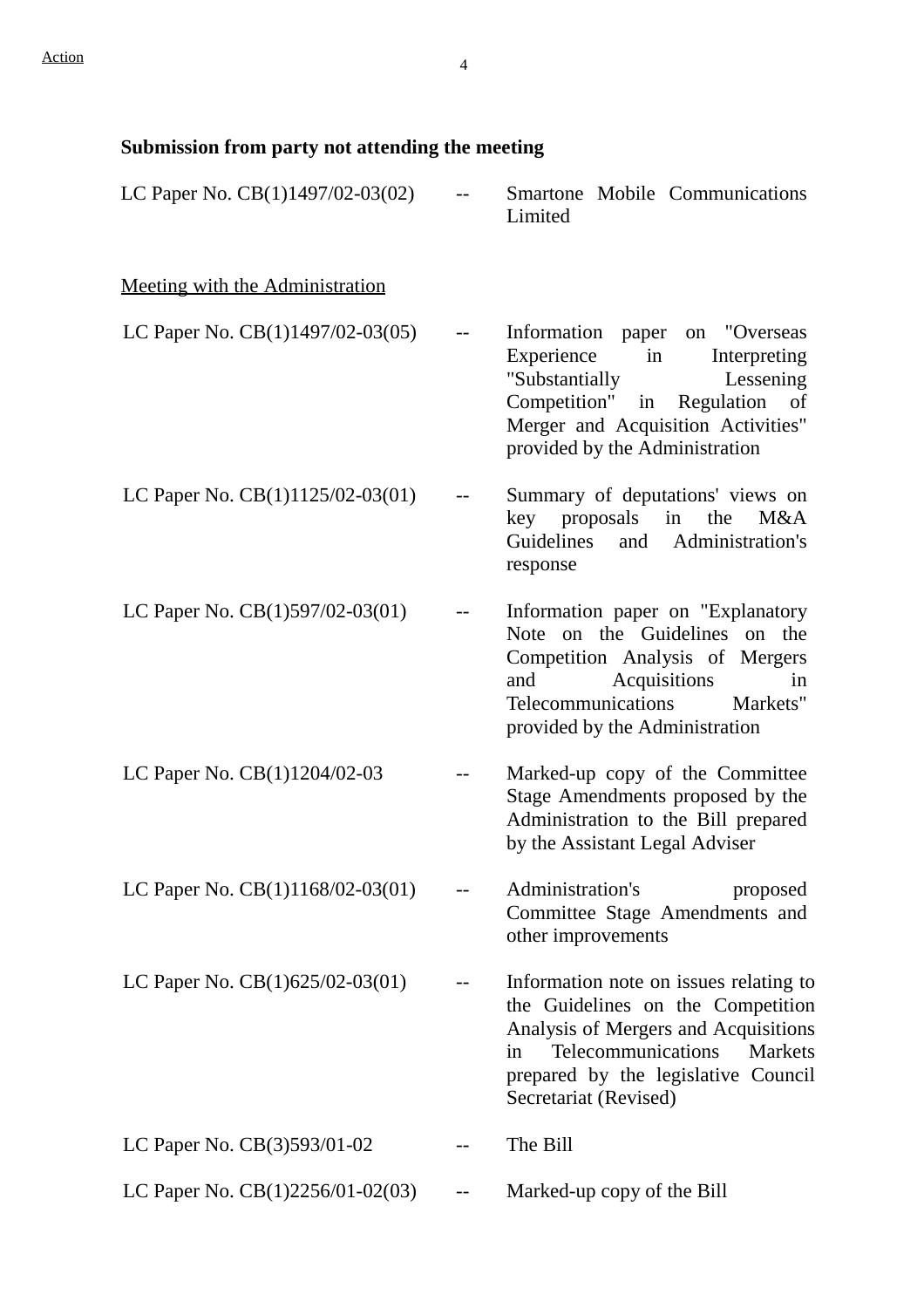2. The Bills Committee deliberated (Index of proceedings attached at Appendix)

Issues which required follow-up actions/consideration by the Administration

3. The Administration would provide a detailed response to the views of members and deputations raised at the meeting and in the submissions received. At the request of the Bills Committee, the Administration would provide its paper for issue to members on or before 7 May 2003.

Date of next meeting

4. Members noted that the next meeting of the Bills Committee would be held on Monday, 12 May 2003 at 2:30 pm.

#### **III Any other business**

5. There being no other business, the meeting ended at 9:45 am.

Council Business Division 1 Legislative Council Secretariat 9 May 2003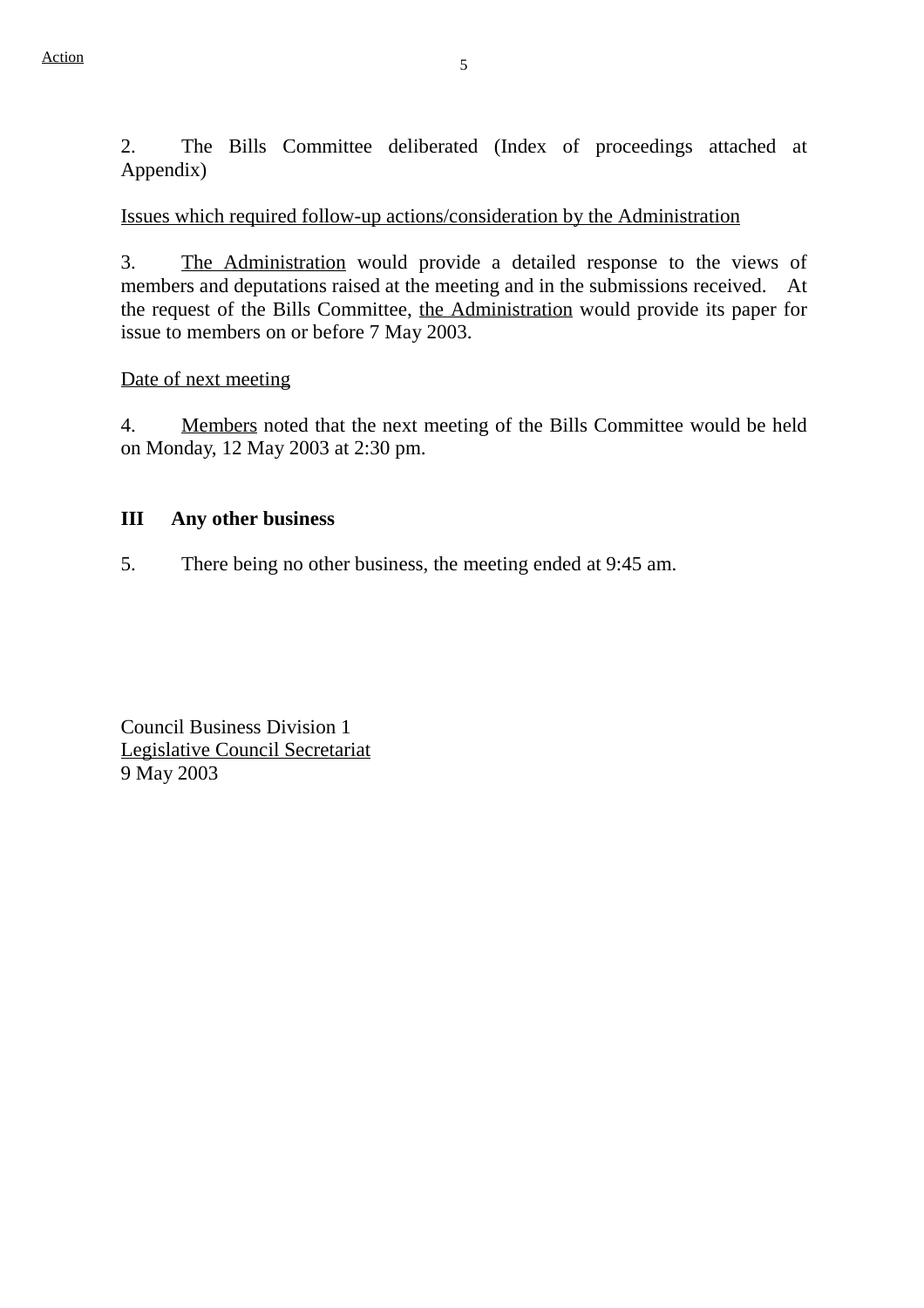## **Appendix**

#### **Proceedings of the meeting of the Bills Committee on Telecommunications (Amendment) Bill 2002 on Wednesday, 30 April 2003, at 8:30 am in the Chamber of the Legislative Council Building**

| <b>Time</b><br><b>Marker</b> | <b>Speaker</b>                                                                                                                       | Subject(s)                                                                                                                                                                                                                                                                                                                                                                                                                                                                                                                                                                                                                                                                                                                        | <b>Action</b><br><b>Required</b> |
|------------------------------|--------------------------------------------------------------------------------------------------------------------------------------|-----------------------------------------------------------------------------------------------------------------------------------------------------------------------------------------------------------------------------------------------------------------------------------------------------------------------------------------------------------------------------------------------------------------------------------------------------------------------------------------------------------------------------------------------------------------------------------------------------------------------------------------------------------------------------------------------------------------------------------|----------------------------------|
| $000000 -$<br>000325         | Chairman                                                                                                                             | Introductory remarks and confirmation of<br>minutes of meeting held on 19 March<br>2003.                                                                                                                                                                                                                                                                                                                                                                                                                                                                                                                                                                                                                                          |                                  |
| $000326 -$<br>001056         | <b>PCCW Limited</b><br>(PCCW)                                                                                                        | Presentation of views                                                                                                                                                                                                                                                                                                                                                                                                                                                                                                                                                                                                                                                                                                             |                                  |
| $001057 -$<br>001830         | Hutchison<br>Global<br>Communications<br>Limited,<br>Hutchison<br>Telephone<br>Company<br>and Hutchison 3G HK<br>Limited (Hutchison) | Presentation of views                                                                                                                                                                                                                                                                                                                                                                                                                                                                                                                                                                                                                                                                                                             |                                  |
| $001831 -$<br>002527         | <b>Telstra International</b>                                                                                                         | Presentation of views                                                                                                                                                                                                                                                                                                                                                                                                                                                                                                                                                                                                                                                                                                             |                                  |
| $002528 -$<br>003028         | <b>Consumer Council</b>                                                                                                              | Presentation of views                                                                                                                                                                                                                                                                                                                                                                                                                                                                                                                                                                                                                                                                                                             |                                  |
| $003029 -$<br>005739         | Chairman<br>Mr Howard YOUNG<br><b>PCCW</b><br><b>Telstra International</b><br>Hutchison<br>Ms Emily LAU<br><b>Consumer Council</b>   | (1) Whether it was more appropriate for<br>the Telecommunications Authority<br>(TA)<br>and<br>to<br>approve<br>merger<br>acquisition (M&A) activities in the<br>telecommunications<br>market<br>which<br>rasied no regulatory concerns, and to<br>refer those M&A cases that had or<br>was likely to have the effect of<br>substantially lessening competition to<br>Telecommunications<br>the<br>(Competition)<br>Provisions)<br>Appeal<br>Board.<br>(2) A single comprehensive review by the<br>Telecommunications<br>(Competition)<br>Provisions) Appeal Board with pre-<br>clearance by TA.<br>(3) Time required for making decisions<br>on M&A in the telecommunications<br>market.<br>(4) Whether the M&A Guidelines should |                                  |